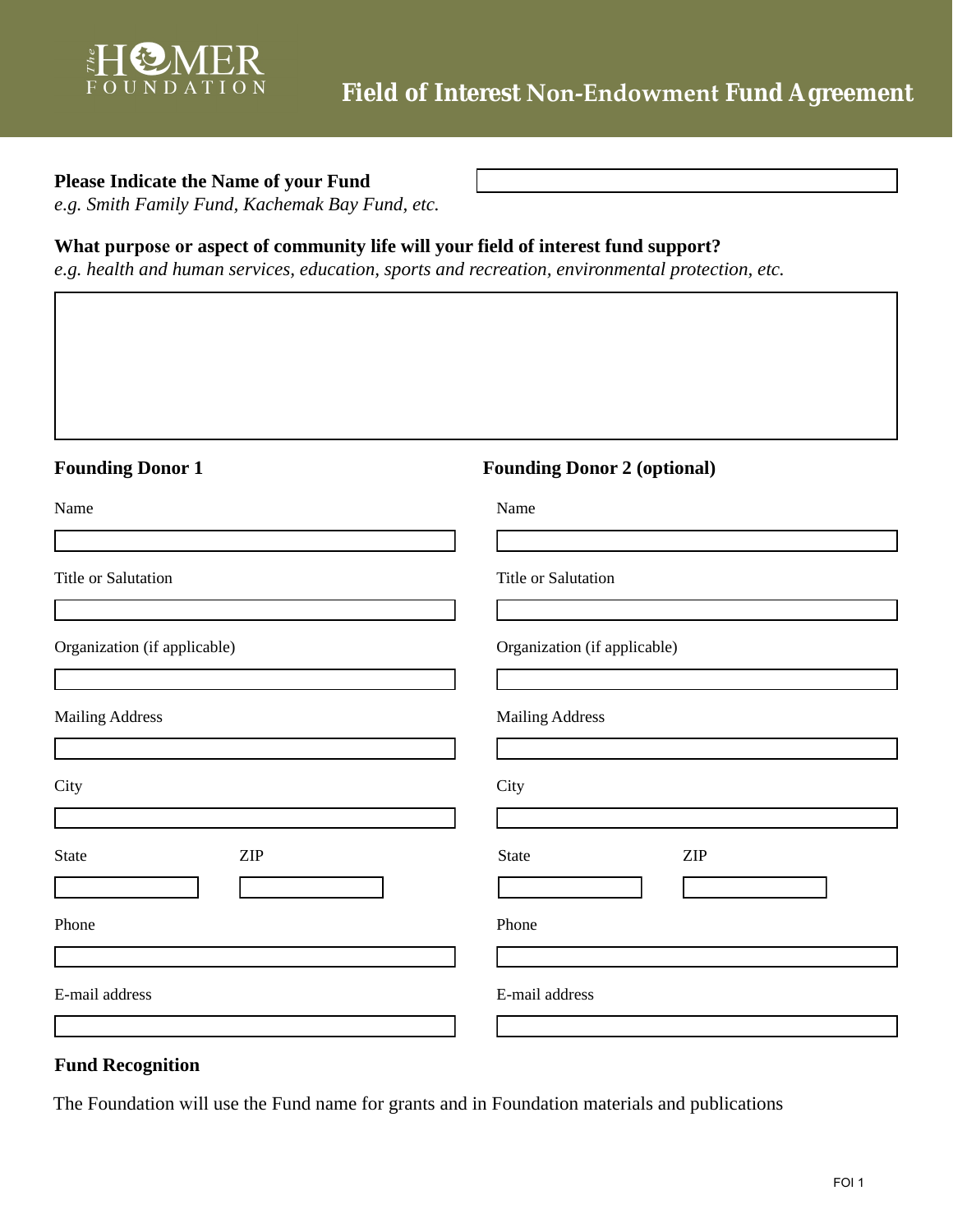| $\mathbb{R}^2$ |  |
|----------------|--|
| $\sim$         |  |
| Ľ              |  |
| h.             |  |
| r.             |  |

 $\boxed{\blacksquare}$ 

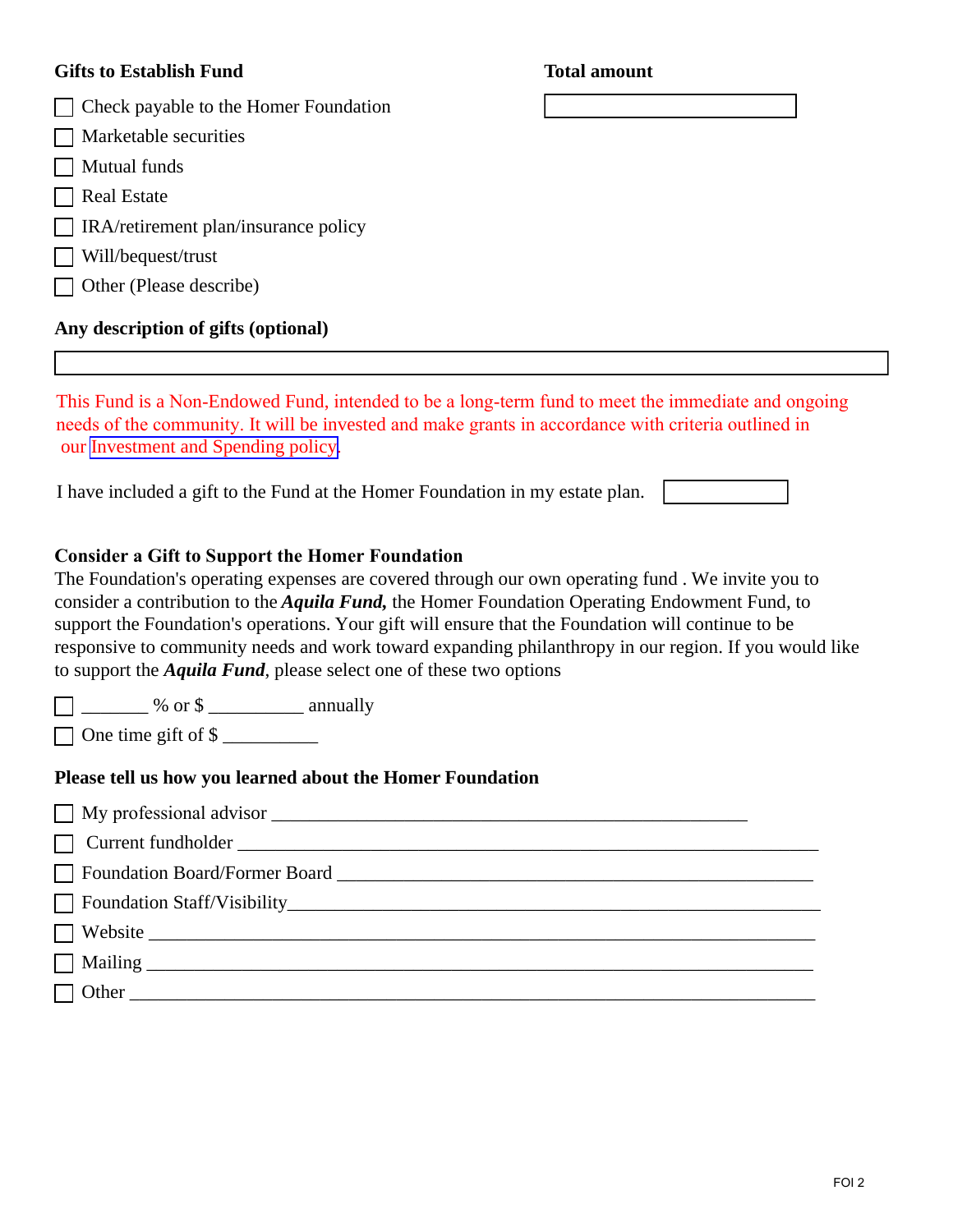## **Special Instructions**

*Please provide any additional or instructions pertaining to your Fund, including the distributions plan.* 

# **TERMS AND CONDITIONS**

## **Tax Status of Contribution**

Funds established at the Homer Foundation ("Foundation") are component funds of the Foundation, a Section 501(c)(3) public benefit corporation. All contributions to the Foundation's funds are treated as gifts to a Section 501(c)(3) public charity and are tax-deductible, to the extent allowed by law, subject to individual and corporate limitations. Acceptance of all gifts is subject to the provisions of the Foundation's Gift Acceptance Policy. Any assets contributed to funds at the Foundation, once accepted by the Board of Trustees of the Foundation, represent unconditional and irrevocable gifts and are not refundable. Legal control and responsibility for the funds rest with the Foundation.

## **Variance Power**

All funds established at the Foundation are subject to the Foundations "variance power," as set forth in its Bylaws. Variance power grants the Foundation's Board of Trustees the power to modify any condition or restriction on the distribution of funds for any specified charitable purpose or purposes, or to a specified organization or organizations if, in its sole judgement (without the necessity of the approval of any other party), such restriction or condition becomes, in effect, unnecessary, incapable of fulfillment, or inconsistent with the charitable needs of the community or area served by the Foundation.

## **Investment of Assets**

All assets contributed to funds established at the Foundation are invested in the Foundation's investment pools and are managed in accordance with the Foundation's Investment and Spending Polic  $L_H$ VA ( $dS$ F). cf the Foundation's current Investment and Spending Policy Statement is available upon request.

For the purposes of investments, the Foundation does not segregate the assets of any single fund from the assets of the Foundation's other component funds, but will keep a separate account of the fund's assets, and the fund's proportionate share of all investment gains or losses applied to the fund. In establishing a fund, the donor acknowledges that the investments in the fund are subject to market and interest rate fluctuations. All investment returns are reported net of all investment fees. Fund holders shall receive quarterly Fund Activity Reports.

## **Fund Minima**

The minimum funding amount is \$10,000. "Acorn" Funds may be established with less than the required minimum provided that the minimum is met within two years' of the fund's establishment; grants may not be made from funds until the required minimum is achieved. An Acorn Fund that fails to meet the minimum balance within the twenty-four month timeframe will be folded into the Homer Foundation's designated endowment fund, the Aquila Fund, at the discretion of the Board of Trustees.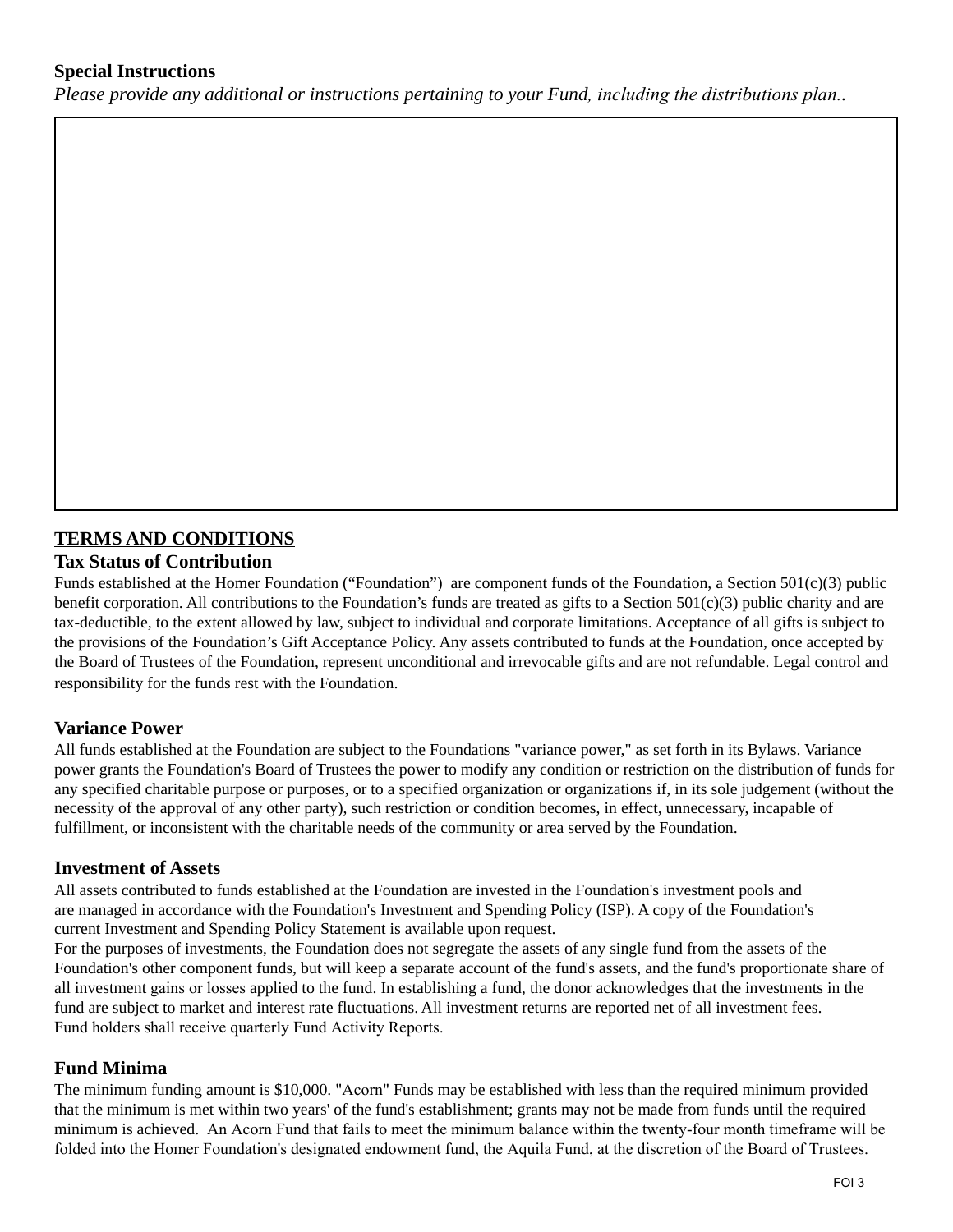## **Spending Rules**

Distributions of grants from the Fund may be made in any amount up to 100% of the Fund's Assets, in accordance with the Uniform Prudent Management of Institutional Funds Act (UPMIFA) (as amended from time to time) and the Spending Policy adopted by the Foundation (as amended from time to time). The distributions plan should be noted in the special instructions section of this fund agreement.

#### **Administrative Expenses**

The Homer Foundation will assess administrative and investment management fees against the Fund in accordance with its own published fee schedule (as amended from time to time). The Homer Foundation may also assess the fund to cover any unusual expenses incurred in connection with the contributed assets, including the cost of disposal.

#### **Grant Disbursements**

Grants may be made to any  $501(c)(3)$  organization or verified charitable entity (e.g., schools, colleges and universities, religious institutions, town and municipal governments, police departments, etc.) located in the United States. The Foundation may also provide expenditure responsibility for grants to non  $501(c)(3)$  entities providing the project is consistent with the Foundation's charitable purposes. Grant recipients receive their check and award letter from the the Foundation recognizing the Fund from which the award is made.

## **Restrictions on Grants**

In compliance with the Internal Revenue Code, grants are not permitted for non-charitable purposes; for political contributions or to support political campaign activities; or for any purpose that would provide benefits, goods or services to a Donor to the Fund or other related parties.

#### **Fund-raising**

Additional gifts may be made directly to a fund at any time. Fund-raising for a Fund held by the Foundation must be approved and adhere to the Foundation's guidelines for donor initiated fund-raising.

#### **Advisors and Representatives**

The Founding Donor (s) of a Field of Interest Fund may serve as a Fund Representative to access information on the Fund and receive financial statements. A Founding Donor may serve on the grant review selection committee and/or recommend other individuals to serve, but the Donor may not control the committee; the total representation by the Donor and individuals serving at the recommendation of the Donor must be less than 50% of the total committee. The committee structure for grants to individuals and other annual grants programs will be reviewed and approved by the Foundation in advance of each grant cycle.

#### **Policies**

The undersigned have received and agree to the foregoing terms and conditions and to Foundation policies referred to herein.